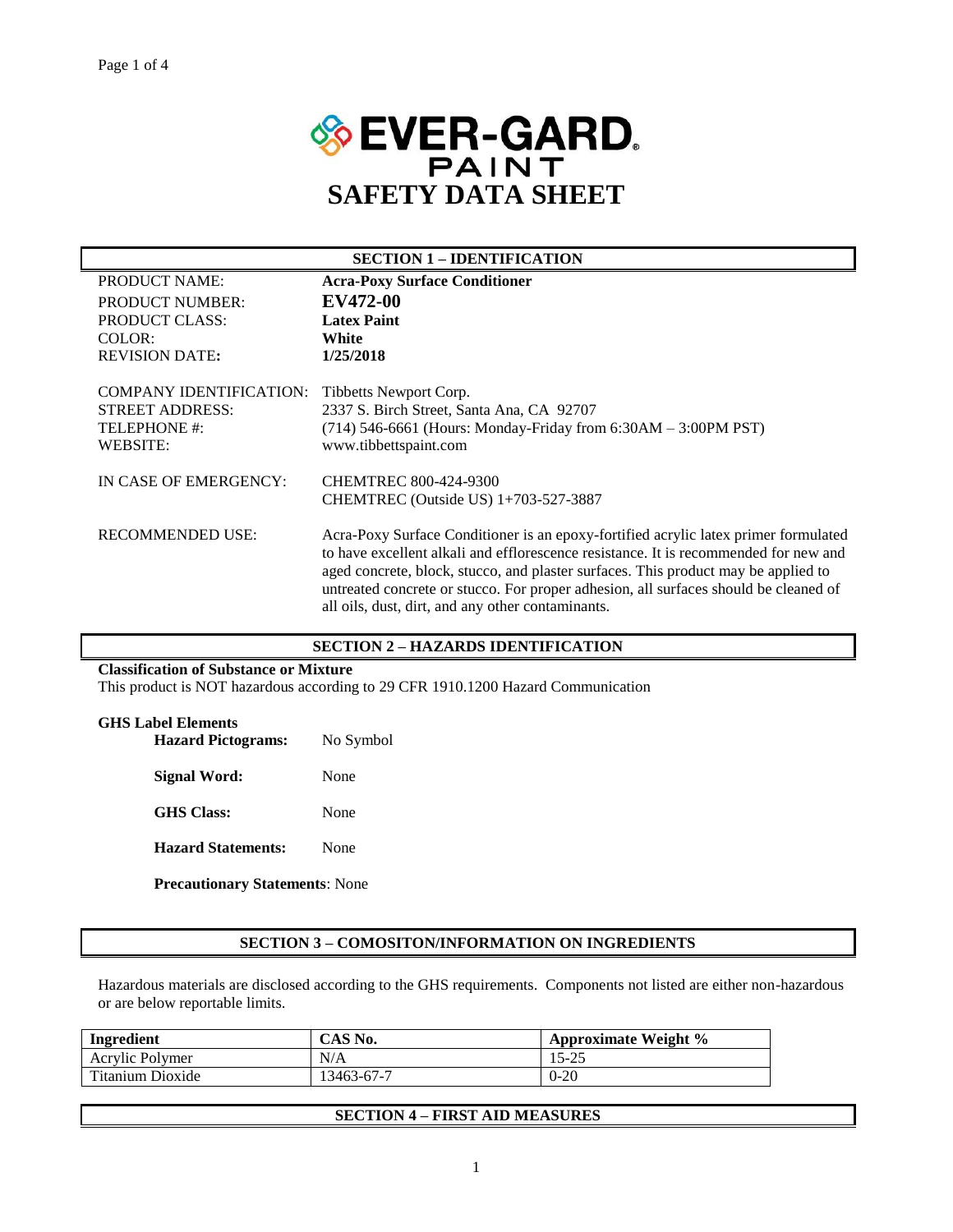| <b>Description of Necessary Measures</b> |                                                                                                                                                             |  |  |  |
|------------------------------------------|-------------------------------------------------------------------------------------------------------------------------------------------------------------|--|--|--|
| <b>Skin Contact:</b>                     | Wash with soap and water thoroughly. Seek medical attention if irritation develops.                                                                         |  |  |  |
| <b>Eve Contact:</b>                      | Rinse with water for several minutes. Seek medical attention if irritation develops.                                                                        |  |  |  |
| <b>Inhalation:</b>                       | If breathing is difficult, move person to fresh air and keep at rest in comfortable<br>breathing position. Call a physician if symptoms develop or persist. |  |  |  |
| <b>Ingestion:</b>                        | Rinse mouth. If ingestion of large amount occurs, call a poison control center<br>immediately. Do not induce vomiting.                                      |  |  |  |

### **Most important symptoms and effects, both acute and delayed**

Most important known symptoms are detailed in Section 2 and Section 11.

**Indication of any immediate medical attention and special treatment needed** No Data Available

|                                       | <b>SECTION 5 - FIRE FIGHTING MEASURES</b>                                                                                                                               |  |  |  |  |
|---------------------------------------|-------------------------------------------------------------------------------------------------------------------------------------------------------------------------|--|--|--|--|
| <b>Suitable Extinguishing Media:</b>  | Use extinguishing measures that are appropriate to local circumstances and the                                                                                          |  |  |  |  |
|                                       | surrounding environment. Water Fog, CO <sub>2</sub> , Dry Chemical, Alcohol Resistant Foam.                                                                             |  |  |  |  |
| <b>Special Hazards:</b>               | Carbon oxides                                                                                                                                                           |  |  |  |  |
|                                       |                                                                                                                                                                         |  |  |  |  |
| <b>Advice for firefighters:</b>       | Follow recommended procedures in handling fire areas. Wear fire-fighting                                                                                                |  |  |  |  |
|                                       | equipment and self-contained breathing apparatus.                                                                                                                       |  |  |  |  |
|                                       | If possible, move containers out of the fire area. Cool containers with water spray.                                                                                    |  |  |  |  |
| <b>Further Information:</b>           | Pressure may build inside the container.                                                                                                                                |  |  |  |  |
|                                       |                                                                                                                                                                         |  |  |  |  |
|                                       | <b>SECTION 6 - ACCIDENTAL RELEASE-MEASURES</b>                                                                                                                          |  |  |  |  |
| <b>Personal Precautions:</b>          | Use proper personal protective equipment including respirators, goggles, chemical<br>resistant gloves, coveralls. Avoid breathing vapors, mist, or gas. Ensure adequate |  |  |  |  |
|                                       | ventilation. Remove all sources of ignition. Evacuate all personnel to safe areas.                                                                                      |  |  |  |  |
|                                       | Beware of vapors accumulating to form explosive concentrations. Vapors can<br>accumulate in low areas.                                                                  |  |  |  |  |
| <b>Environmental Precautions:</b>     | Prevent further leakage or spillage if safe to do so. Do not let product enter<br>drains and waterways.                                                                 |  |  |  |  |
| <b>Methods for clean-up:</b>          | Soak up with inert absorbent material such as sand or saw dust then place in<br>chemical waste container.                                                               |  |  |  |  |
|                                       | <b>SECTION 7 - HANDLING AND STORAGE</b>                                                                                                                                 |  |  |  |  |
| <b>Precautions for Safe Handling:</b> | Use with adequate ventilation. Avoid breathing excess vapors and prevent contact<br>with eyes, skin, and clothing.                                                      |  |  |  |  |
| <b>Conditions for Safe Storage:</b>   | Store in a cool, dry, well-ventilated area away from sources of heat, combustible<br>materials, and incompatible substances. Keep container tightly closed.             |  |  |  |  |

### **SECTION 8 – EXPOSURE CONTROLS/PERSONAL PROTECTION**

**Engineering Controls:** Ensure adequate ventilation, especially in confined areas. When ventilation is insufficient to control airborne levels, equip personal protective equipment which meets the OSHA standards.

**Personal Protective Equipment**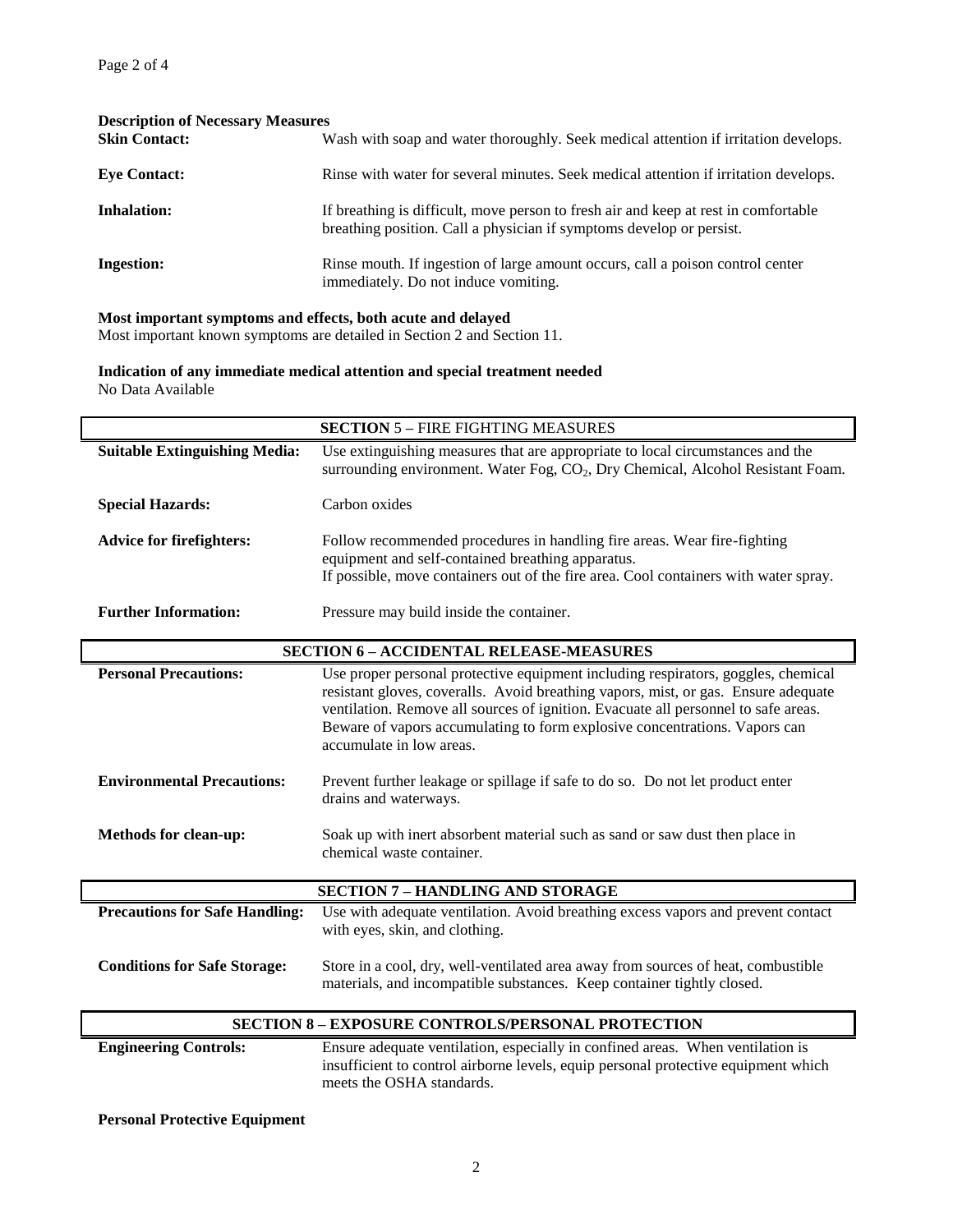| <b>Eve/Face Protection:</b> | Wear splash goggles or face shields which are approved by NIOSH.                                                       |
|-----------------------------|------------------------------------------------------------------------------------------------------------------------|
| <b>Skin Protection:</b>     | Handle with protective chemical resistant gloves.                                                                      |
|                             | <b>Respiratory Protection:</b> If air-purifying respirators are appropriate, use respirators and components tested and |
|                             | approved by NIOSH.                                                                                                     |
|                             |                                                                                                                        |

**Hygiene Measures:** Avoid contact with skin, eyes, and clothing. Remove and wash contaminated clothing before re-use. Wash thoroughly after handling.

### **Control Parameters:**

| <b>Chemical Name</b> | CAS No.    | Weight%   | <b>Cal-OSHA</b><br>PEL TWA                | <b>OSHA PEL</b><br>TWA | <b>ACGIH TWA</b>  |
|----------------------|------------|-----------|-------------------------------------------|------------------------|-------------------|
| Titanium Dioxide     | 13463-67-7 | $0 - 20%$ | $5 \text{ mg/m}$<br>(Respirable)<br>Dust) | $15 \text{ mg/m}$      | $10 \text{ mg/m}$ |

| <b>SECTION 9 – PHYSICAL AND CHEMICAL PROPERTIES</b> |                   |  |  |
|-----------------------------------------------------|-------------------|--|--|
| <b>Physical State:</b>                              | Liquid            |  |  |
| <b>Color:</b>                                       | White             |  |  |
| Odor:                                               | Slight            |  |  |
| <b>Odor Threshold:</b>                              | Not Available     |  |  |
| Density (lbs/gal):                                  | $10.0 - 11.0$     |  |  |
| pH:                                                 | $8 - 9$           |  |  |
| VOC Less Water $(g/L)$ :                            | Less than 100     |  |  |
| <b>Boiling Point (F):</b>                           | No Data           |  |  |
| <b>Freezing Point (F):</b>                          | No Data           |  |  |
| <b>Flash Point (F):</b>                             | No Data           |  |  |
| <b>Evaporation Rate:</b>                            | Slower than ether |  |  |
| <b>Upper Explosion Limit:</b>                       | No Data           |  |  |
| <b>Lower Explosion Limit:</b>                       | No Data           |  |  |
| <b>Vapor Pressure:</b>                              | Not Available     |  |  |
| <b>Vapor Density:</b>                               | Heavier than air  |  |  |
| <b>Solubility in Water:</b>                         | Soluble           |  |  |
| <b>Partition Coefficient:</b>                       | Not Available     |  |  |
| <b>Auto-Ignition Temp:</b>                          | Not Available     |  |  |
| <b>Decomposition Temp:</b>                          | Not Available     |  |  |
| Viscosity (KU):                                     | 95-105            |  |  |
|                                                     |                   |  |  |

## **SECTION 10 – STABILITY AND REACTIVITY**

**Reactivity:** None known **Chemical Stability:** Stable under normal conditions **Possibility of Hazardous Reactions:** None anticipated **Conditions to avoid:** Heat. **Incompatibility:** None known

**Hazardous Decomposition:** Incomplete combustion may release carbon monoxide

# **SECTION 11 – TOXICOLOGICAL INFORMATION**

| Primary routes of exposure and Symptoms |                                                                                                                                           |  |  |  |
|-----------------------------------------|-------------------------------------------------------------------------------------------------------------------------------------------|--|--|--|
| <b>Inhalation:</b>                      | May cause respiratory tract, nose, and throat irritation.<br>Symptoms may include headache, nausea, dizziness, drowsiness, and confusion. |  |  |  |
| Ingestion:                              | May cause irritation of the mouth, throat, and stomach.<br>Can target organs if large quantities are ingested.                            |  |  |  |
| <b>Skin Contact:</b>                    | May cause skin irritation or drying of skin.                                                                                              |  |  |  |